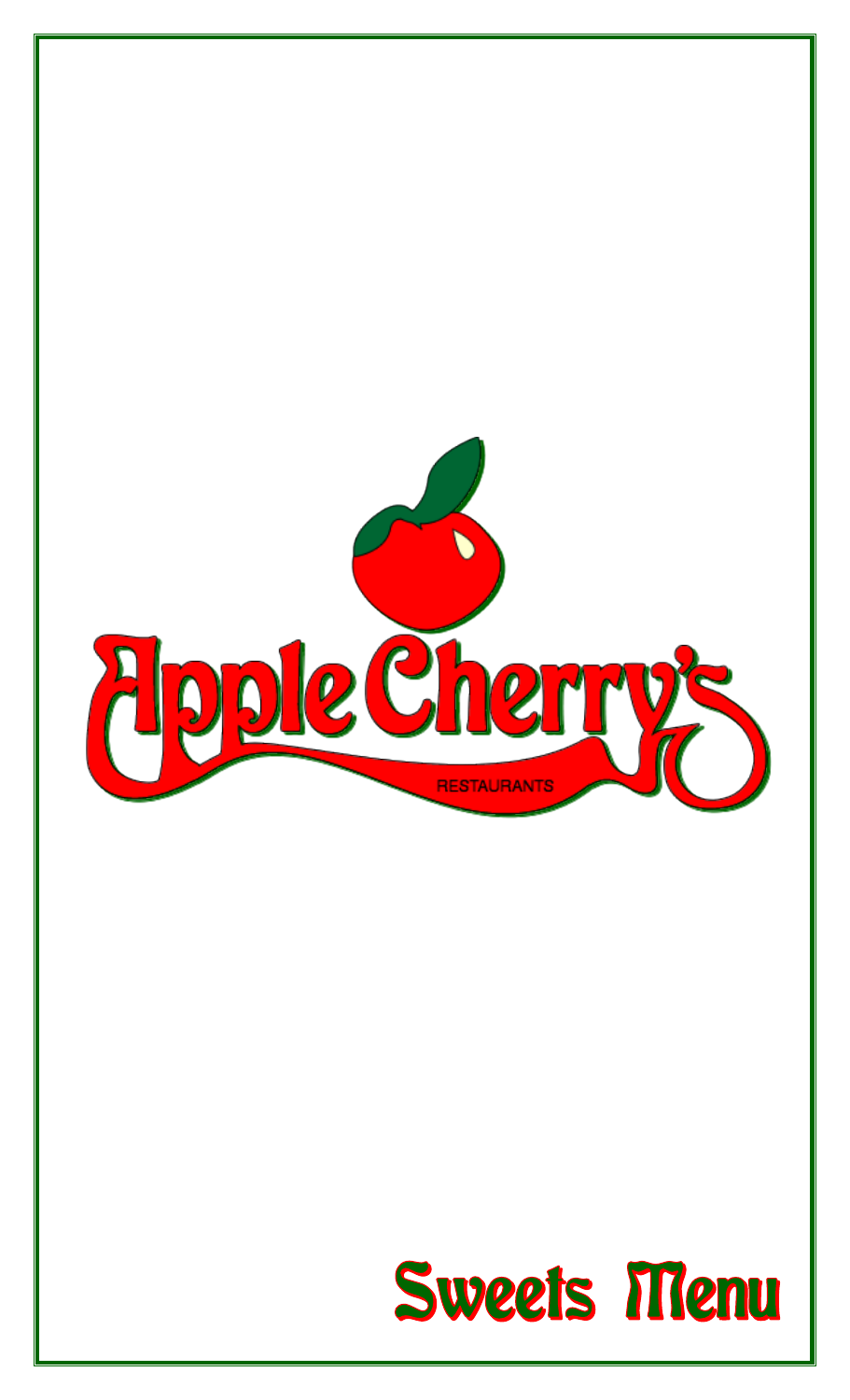## Ice Cream Sundaes

#### **Classic Original Hot Fudge Sundae**

**Our one giant scoop of our homemade vanilla ice cream topped with hot fudge, whipped cream, crushed peanuts and a cherry on top, served in our original size sundae glass. 2.95**

#### **The American Rainbow™ Sundae**

**Our giant sundae glass filled with one scoop each of our homemade ice cream flavors; strawberry, chocolate, blueberry sherbet, raspberry sherbet, rocky road, vanilla, cookies and cream, orange sherbet and lime sherbet, topped with hot fudge, strawberry compote, blueberry compote, whipped cream, salted caramel, colored sprinkles, gummy worms and five cherries on top, meant to share! 6.25**

#### **Original Banana Split Sundae**

**Our long sundae bowl filled with one scoop each of our homemade ice cream flavors; vanilla, strawberry and chocolate, topped in between sliced bananas with hot fudge, salted caramel and strawberry compote, whipped cream and three cherries on top. 3.25**

#### **Monstrous Banana Split Sundae**

**Our giant sundae glass filled with two scoops each of our homemade ice cream flavors; vanilla, strawberry and chocolate, topped with sliced bananas, hot fudge, salted caramel and strawberry compote, whipped cream and six cherries on top. 6.25**

#### **Apple Cherry Caramel Sundae**

**Our original size sundae glass filled with two scoops of homemade vanilla ice cream, topped with cinnamon baked apples, cherry compote, whipped cream, salted caramel and a cherry on top. 4.25**

#### **Sliced Candy Apple Sundae**

**Our original size sundae glass filled with two scoops of homemade vanilla ice cream, topped with sliced caramelized candy apples, whipped cream, chopped cinnamon crumble, gummy worms and a cherry on top. 4.25**

#### **Black Forest Sundae**

**Our original size sundae glass filled with chewy fudge cake brownie topped with two scoops of homemade vanilla ice cream, black cherry compote, hot fudge, whipped cream and a cherry on top. 4.75**

#### **Halloween Sundae**

**Our original size sundae glass filled with our sweet pumpkin cake topped with two scoops of homemade pumpkin ice cream, white chocolate fudge, whipped cream, M&M's® candy, gummy worms and cherry on top. 3.75**

#### **Black Cherry Dr. Pepper® Sundae**

**Our original size sundae glass filled with two scoops of homemade Dr. Pepper® ice cream, topped with gummy soda bottles, black cherry compote, whipped cream and a cherry on top. 3.95**

#### **Homemade Root Beer Sundae**

**Our original size sundae glass filled with two scoops of homemade root beer ice cream, topped with gummy soda bottles, hot fudge, whipped cream and a cherry on top. 3.95**

#### **Reese's® Peanut Butter Sundae**

**Our original size sundae glass filled with two scoops of homemade peanut butter ice cream topped with peanut butter, hot fudge, Reese's® peanut butter cups, whipped cream and a cherry on top. 3.25**

#### **White Chocolate Peanut Butter Sundae**

**Our original size sundae glass filled with two scoops of homemade white chocolate ice cream topped with peanut butter, white chocolate fudge, Reese's® peanut butter cups, whipped cream and a cherry on top. 3.25**

#### **Vanilla Cheescake Sundae**

**Our giant sundae glass filled with two scoops of homemade vanilla cheesecake ice cream topped on sliced vanilla cheesecake with graham cracker crust with strawberry compote, whipped cream and two cherries on top. 6.95**

#### **Hot Fudge Cake Sundae**

**Our giant sundae glass filled with two scoops of homemade vanilla ice cream topped on our three layered chocolate frosted chocolate cake with whipped cream, chopped peanuts, salted caramel two cherries on top. 6.95**

#### **German Chocolate Cake Sundae**

**Our giant sundae glass filled with two scoops of homemade vanilla ice cream topped on our three layered coconut frosting chocolate cake with whipped cream, hot fudge and two cherries on top. 6.95**

#### **Apple Crumble Sundae**

**Our original sundae glass filled with two scoops of homemade cinnamon ice cream topped on our cinnamon baked apples and cobbler crumbles, topped with whipped cream, extra cinnamon baked apples and a cherry on top. 3.95**

#### **Strawberry Shortcake Sundae**

**Our original sundae glass filled with two scoops of homemade vanilla ice cream topped on our homemade baked shortcake with strawberry compote, whipped cream and a cherry on top. 3.25**

#### **Chocolate Candy Bar Sundae**

**Our original sundae glass filled with two scoops of homemade vanilla ice cream infused with Twix® and Snickers®, topped with hot fudge, whipped cream, Twix® and Snickers® candy bars, and a cherry on top. 3.25**

#### **Merry Christmas Sundae**

**Our giant sundae glass filled with three scoops of homemade rainbow sherbet, topped with peppermints, crumbled candycanes, cherry grenadine, white chocolate fudge, whipped cream and two cherries on top. 4.25**

#### **Sherbet City™ Sundae**

**Our giant sundae glass filled with three scoops of homemade rainbow sherbet, butterscotch, cherry and apple grenadine, whipped cream, gummy worms and three cherries on top. 3.95**